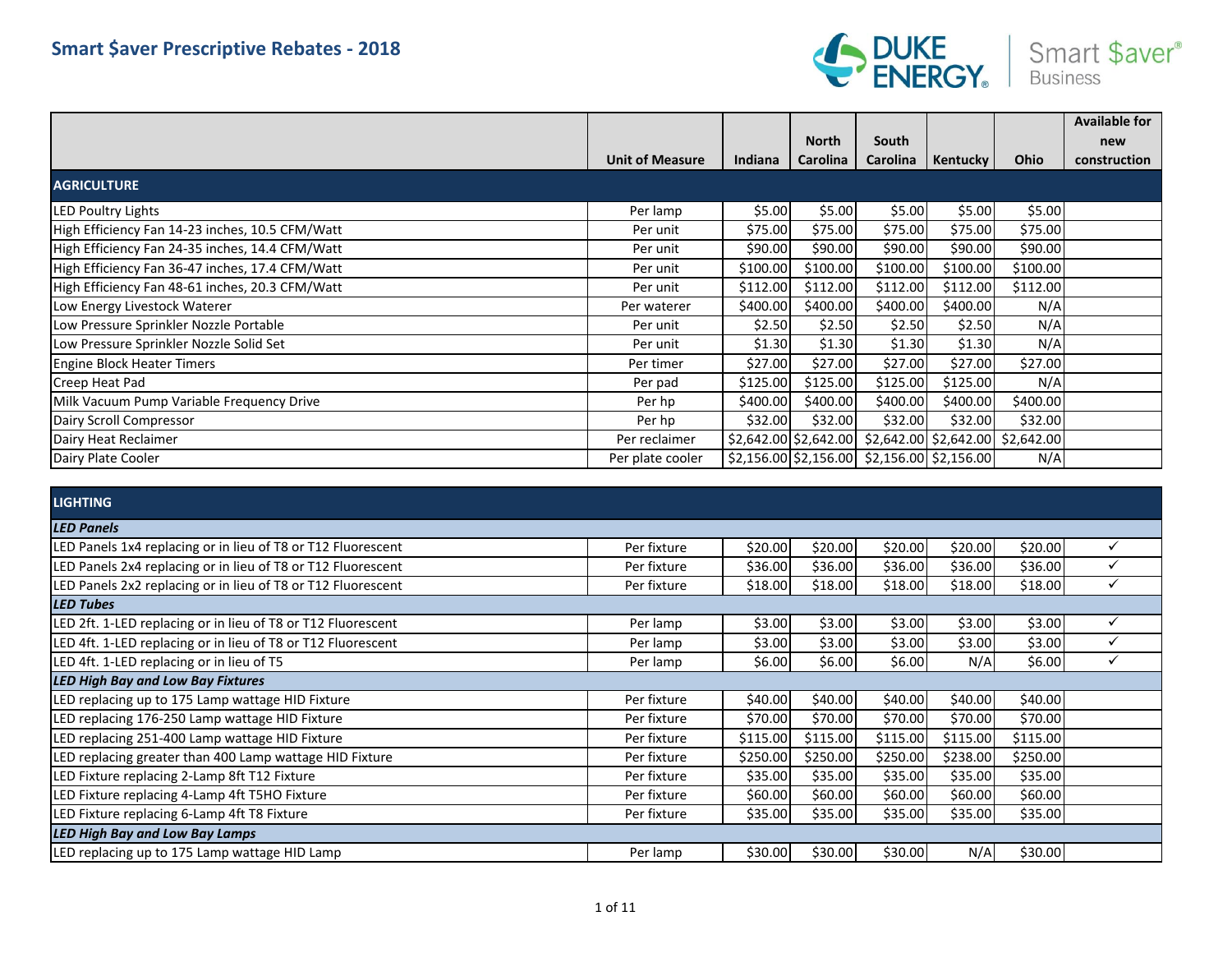

|                                                                  |                        |          |                 |          |          |          | <b>Available for</b> |
|------------------------------------------------------------------|------------------------|----------|-----------------|----------|----------|----------|----------------------|
|                                                                  |                        |          | <b>North</b>    | South    |          |          | new                  |
|                                                                  | <b>Unit of Measure</b> | Indiana  | <b>Carolina</b> | Carolina | Kentucky | Ohio     | construction         |
| LED replacing 176-250 Lamp wattage HID Lamp                      | Per lamp               | \$55.00  | \$55.00         | \$55.00  | N/A      | \$55.00  |                      |
| LED replacing 251-400 Lamp wattage HID Lamp                      | Per lamp               | \$75.00  | \$75.00         | \$75.00  | N/A      | \$75.00  |                      |
| LED replacing greater than 400 Lamp wattage HID Lamp             | Per lamp               | \$165.00 | \$165.00        | \$165.00 | N/A      | \$165.00 |                      |
| LED Lamp for Indoor Sport Lighting                               | Per lamp               | \$100.00 | \$100.00        | \$100.00 | N/A      | \$100.00 |                      |
| <b>LED Fixtures for Refrigerated Cases</b>                       |                        |          |                 |          |          |          |                      |
| LED 4ft Case Lights, T8 or T12 to LED                            | Per fixture            | \$10.00  | \$10.00         | \$10.00  | \$10.00  | N/A      | ✓                    |
| LED 4ft Case Lights, T8 or T12 to LED with Controls              | Per fixture            | \$30.00  | \$30.00         | \$30.00  | \$30.00  | N/A      | $\checkmark$         |
| LED 5ft CaseLlights T8 or T12 to LED                             | Per fixture            | \$11.00  | \$11.00         | \$11.00  | \$11.00  | N/A      | ✓                    |
| LED 5ft Case Lights, T8 or T12 to LED with Controls              | Per fixture            | \$31.00  | \$31.00         | \$31.00  | \$31.00  | N/A      | ✓                    |
| LED 6ft CaseLlights T8 or T12 to LED                             | Per fixture            | \$12.00  | \$12.00         | \$12.00  | N/A      | N/A      | ✓                    |
| LED 6ft Case Lights, T8 or T12 to LED with Controls              | Per fixture            | \$32.00  | \$32.00         | \$32.00  | N/A      | N/A      | ✓                    |
| <b>LED Lamps Replacing Incandescent or CFL</b>                   |                        |          |                 |          |          |          |                      |
| LED A Lamp                                                       | Per lamp               | \$4.00   | \$4.00          | \$4.00   | \$4.00   | \$4.00   |                      |
| LED Decorative, Globe or 3-way Lamp                              | Per lamp               | \$4.00   | \$4.00          | \$4.00   | \$4.00   | \$4.00   |                      |
| LED PAR, BR or MR Lamp                                           | Per lamp               | \$8.00   | \$8.00          | \$8.00   | \$8.00   | \$8.00   |                      |
| Tubular Skylight - Light Tube                                    |                        |          |                 |          |          |          |                      |
| 12-24" Tubular Skylight/Light Tube                               | Per fixture            | \$75.00  | \$75.00         | \$75.00  | \$75.00  | N/A      | ✓                    |
| <b>Interior LED Channel Signs</b>                                |                        |          |                 |          |          |          |                      |
| LED Indoor Channel Sign Letter less than or equal to 2 feet high | Per letter             | \$12.00  | \$12.00         | \$12.00  | \$12.00  | \$12.00  |                      |
| LED Indoor Channel Sign Letter greater than 2 fee high           | Per letter             | \$30.00  | \$30.00         | \$30.00  | \$30.00  | \$30.00  |                      |
| <b>Other LED Fixtures</b>                                        |                        |          |                 |          |          |          |                      |
| LED Downlight 18 W or less                                       | Per fixture            | \$4.00   | \$4.00          | \$4.00   | \$4.00   | N/A      |                      |
| <b>LED Track Lighting</b>                                        | Per fixture            | \$38.00  | \$38.00         | \$38.00  | \$38.00  | \$38.00  |                      |
| <b>LED Display Case</b>                                          | Per fixture            | \$8.00   | \$8.00          | \$8.00   | \$8.00   | \$8.00   |                      |
| <b>LED Exit Signs</b>                                            | Per fixture            | \$2.00   | \$2.00          | \$2.00   | \$2.00   | \$2.00   |                      |
| <b>Exterior LED Fixtures</b>                                     |                        |          |                 |          |          |          |                      |
| Exterior LED Fixture replacing up to 175 watt HID Fixture        | Per fixture            | \$30.00  | \$30.00         | \$30.00  | \$30.00  | N/A      |                      |
| Exterior LED Fixture replacing 176-250 watt HID Fixture          | Per fixture            | \$50.00  | \$50.00         | \$50.00  | \$50.00  | N/A      |                      |
| Exterior LED Fixture replacing 251-400 watt HID Fixture          | Per fixture            | \$75.00  | \$75.00         | \$75.00  | \$75.00  | N/A      |                      |
| ExteriorLED Fixture replacing >400 watt HID Fixture              | Per fixture            | \$200.00 | \$200.00        | \$200.00 | \$200.00 | N/A      |                      |
| Canopy LED Fixture replacing up to 175 watt HID Fixture          | Per fixture            | \$30.00  | \$30.00         | \$30.00  | \$30.00  | N/A      |                      |
| Canopy LED Fixture replacing 176-250 watt HID Fixture            | Per fixture            | \$60.00  | \$60.00         | \$60.00  | \$60.00  | N/A      |                      |
| Canopy LED Fixture replacing 251-400 watt HID Fixture            | Per fixture            | \$100.00 | \$100.00]       | \$100.00 | \$100.00 | N/A      |                      |
| Garage LED Fixture replacing up to 175 watt HID Fixture          | Per fixture            | \$30.00  | \$30.00         | \$30.00  | \$30.00  | N/A      |                      |
| Garage LED Fixture replacing 176-250 watt HID Fixture            | Per fixture            | \$50.00  | \$50.00         | \$50.00  | \$50.00  | N/A      |                      |
| Garage LED Fixture replacing 251-400 watt HID Fixture            | Per fixture            | \$75.00  | \$75.00         | \$75.00  | \$75.00  | N/A      |                      |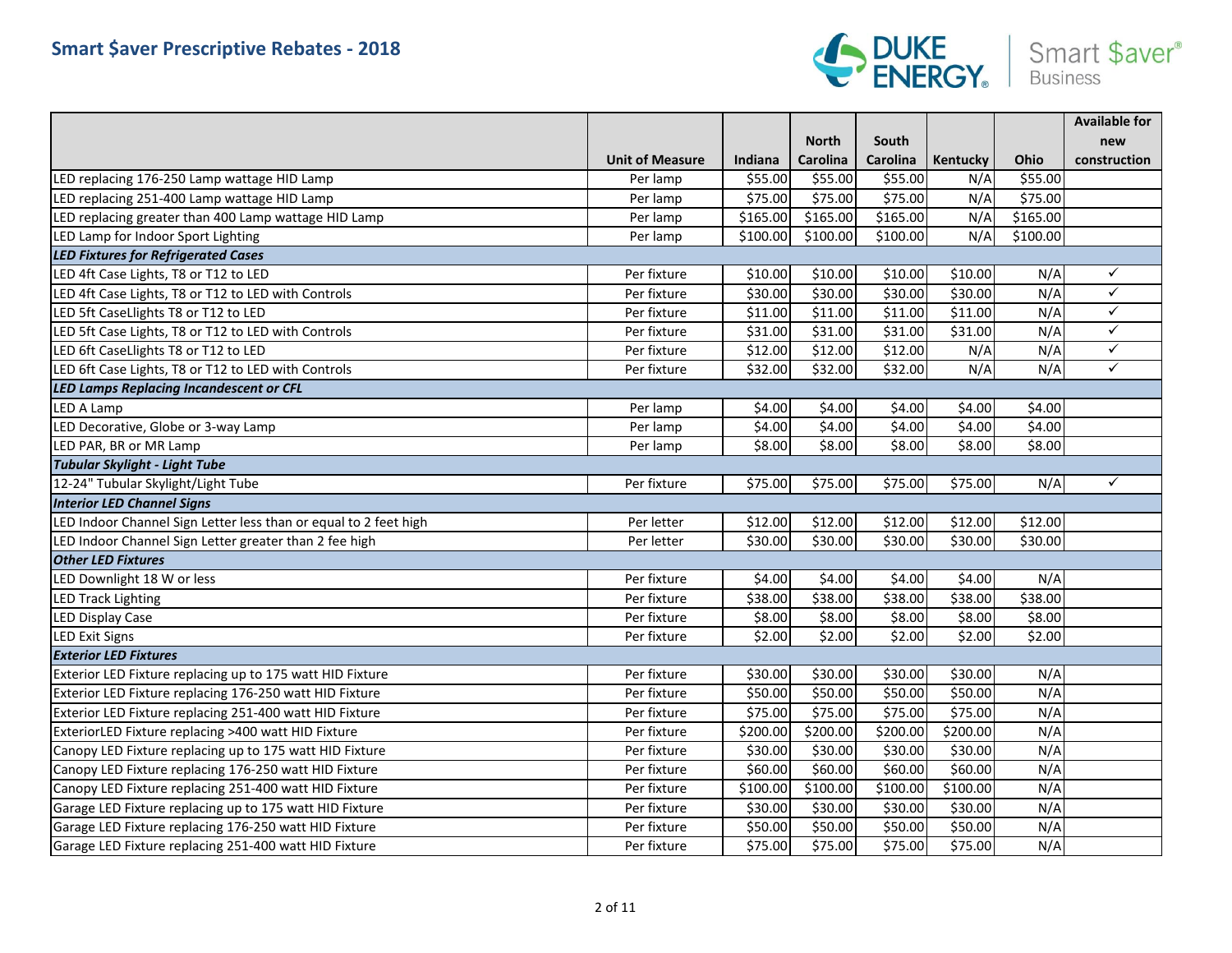

|                                                                      |                        |           |                 |          |          |          | <b>Available for</b> |
|----------------------------------------------------------------------|------------------------|-----------|-----------------|----------|----------|----------|----------------------|
|                                                                      |                        |           | <b>North</b>    | South    |          |          | new                  |
|                                                                      | <b>Unit of Measure</b> | Indiana   | <b>Carolina</b> | Carolina | Kentucky | Ohio     | construction         |
| Garage LED Fixture replacing >400 watt HID Fixture                   | Per fixture            | \$200.00] | \$200.00        | \$200.00 | \$200.00 | N/A      |                      |
| <b>LED Bollard Fixture</b>                                           | Per fixture            | \$20.00   | \$20.00         | \$20.00  | N/A      | N/A      |                      |
| <b>Exterior LED Lamps</b>                                            |                        |           |                 |          |          |          |                      |
| Exterior LED A Lamp replacing Incandescent or CFL <100 watt          | Per lamp               | \$3.00    | \$3.00          | \$3.00   | N/A      | N/A      |                      |
| Exterior LED Lamp replacing up to 175 watt HID Fixture               | Per lamp               | \$25.00   | \$25.00         | \$25.00  | N/A      | N/A      |                      |
| Exterior LED Lampreplacing 176-250 watt HID Fixture                  | Per lamp               | \$35.00   | \$35.00         | \$35.00  | N/A      | N/A      |                      |
| Exterior LED Lamp replacing 251-400 watt HID Fixture                 | Per lamp               | \$60.00   | \$60.00         | \$60.00  | N/A      | N/A      |                      |
| ExteriorLED Lamp replacing >400 watt HID Lamp                        | Per lamp               | \$145.00  | \$145.00        | \$145.00 | N/A      | N/A      |                      |
| Canopy LED Lamp replacing up to 175 watt HID Lamp                    | Per lamp               | \$25.00   | \$25.00         | \$25.00  | N/A      | N/A      |                      |
| Canopy LED Lamp replacing 176-250 watt HID Lamp                      | Per lamp               | \$35.00   | \$35.00         | \$35.00  | N/A      | N/A      |                      |
| Canopy LED Lamp replacing 251-400 watt HID Lamp                      | Per lamp               | \$60.00   | \$60.00         | \$60.00  | N/A      | N/A      |                      |
| Garage LED Lamp replacing up to 175 watt HID Lamp                    | Per lamp               | \$25.00   | \$25.00         | \$25.00  | N/A      | N/A      |                      |
| Garage LED Lamp replacing 176-250 watt HID Lamp                      | Per lamp               | \$40.00   | \$40.00         | \$40.00  | N/A      | N/A      |                      |
| Garage LED Lamp replacing 251-400 watt HID Lamp                      | Per lamp               | \$65.00   | \$65.00         | \$65.00  | N/A      | N/A      |                      |
| Garage LED Lamp replacing >400 watt HID Lamp                         | Per lamp               | \$150.00  | \$150.00        | \$150.00 | N/A      | N/A      |                      |
| <b>LED Floodlight Fixtures</b>                                       |                        |           |                 |          |          |          |                      |
| LED Floodlight replacing up to 100 watt HID Fixture                  | Per fixture            | \$5.00    | \$5.00          | \$5.00   | \$5.00   | \$5.00   |                      |
| LED Floodlight replacing 100 - 500 watt HID Fixture                  | Per fixture            | \$15.00   | \$15.00         | \$15.00  | \$15.00  | \$15.00  |                      |
| LED Floodlight replacing >500 watt HID Fixture                       | Per fixture            | \$200.00  | \$200.00        | \$200.00 | N/A      | \$200.00 |                      |
| <b>LED Floodlight Lamps</b>                                          |                        |           |                 |          |          |          |                      |
| LED Floodlight replacing up to 100 watt Halogen or Incandescent Lamp | Per lamp               | \$5.00    | \$5.00          | \$5.00   | \$5.00   | \$5.00   |                      |
| LED Floodlight replacing 100 - 500 watt Halogen or Incandescent Lamp | Per lamp               | \$15.00   | \$15.00         | \$15.00  | \$15.00  | \$15.00  |                      |
| LED Floodlight replacing >500 watt hallogen or Incandescent Lamp     | Per lamp               | \$200.00  | \$200.00        | \$200.00 | N/A      | \$200.00 |                      |
| <b>Exterior LED Channel Signs</b>                                    |                        |           |                 |          |          |          |                      |
| LED Exterior Channel Sign Letter less than or equal to 2 feet high   | Per letter             | \$12.00   | \$12.00         | \$12.00  | \$12.00  | \$12.00  |                      |
| LED Exterior Channel Sign Letter greater than 2 fee high             | Per letter             | \$30.00   | \$30.00         | \$30.00  | \$30.00  | \$30.00  |                      |
| <b>Controls and Sensors</b>                                          |                        |           |                 |          |          |          |                      |
| Daylighting Control with Occupancy Sensors (Interior)                | Per watt controlled    | \$0.14    | \$0.14]         | \$0.14   | \$0.14   | N/A      | ✓                    |
| Occupancy Sensors (Interior)                                         | Per watt controlled    | \$0.09    | \$0.09          | \$0.09   | \$0.09   | N/A      | ✓                    |
| Remote Mounted Daylight Sensor (Interior)                            | Per watt controlled    | \$0.09    | \$0.09          | \$0.09   | \$0.09   | N/A      | ✓                    |
| Switch or Fixture Mounted Daylight Sensor (Interior)                 | Per watt controlled    | \$0.09    | \$0.09          | \$0.09   | \$0.09   | N/A      | ✓                    |
| Switching Controls for Multi-level lighting (Interior)               | Per watt controlled    | \$0.09    | \$0.09          | \$0.09   | \$0.09   | N/A      | $\checkmark$         |
| Time Clocks Lighting (Interior)                                      | Per watt controlled    | \$0.03    | \$0.03          | \$0.03   | \$0.03   | N/A      | $\checkmark$         |
| Bi-level Stairwell Fixture with Integrated Sensor (Interior)         | Per watt controlled    | \$0.10    | \$0.10          | \$0.10   | N/A      | N/A      | ✓                    |
| Photocells (Exterior)                                                | Per watt controlled    | \$0.05    | \$0.05          | \$0.05   | \$0.05   | N/A      | $\checkmark$         |
| Photocells with Time Clocks (Exterior)                               | Per watt controlled    | \$0.09    | \$0.09          | \$0.09   | \$0.09   | N/A      | $\checkmark$         |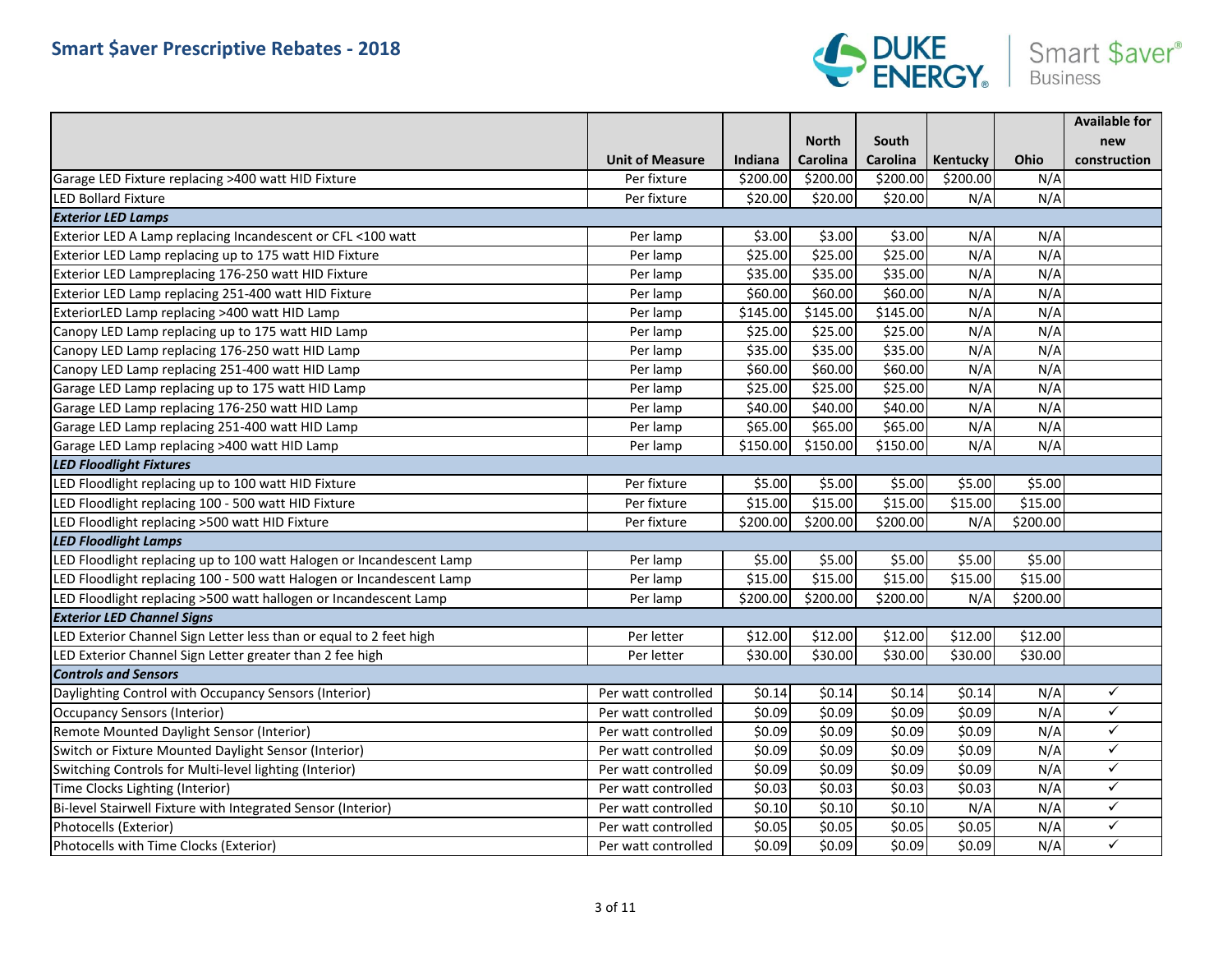

|                                                                                         |                        |          |                 |                 |                 |      | <b>Available for</b> |
|-----------------------------------------------------------------------------------------|------------------------|----------|-----------------|-----------------|-----------------|------|----------------------|
|                                                                                         |                        |          | <b>North</b>    | South           |                 |      | new                  |
|                                                                                         | <b>Unit of Measure</b> | Indiana  | <b>Carolina</b> | <b>Carolina</b> | <b>Kentucky</b> | Ohio | construction         |
| Time Clocks External Lighting (Exterior)                                                | Per watt controlled    | \$0.03   | \$0.03          | \$0.03          | \$0.03          | N/A  | $\checkmark$         |
| Bi-level Controls (Exterior)                                                            | Per watt controlled    | \$0.30   | \$0.30          | \$0.30          | N/A             | N/A  | $\checkmark$         |
| <b>DeLamping</b>                                                                        |                        |          |                 |                 |                 |      |                      |
| Fluorescent DeLamping 2 ft. T8 or T12                                                   | Per lamp               | \$6.00   | \$6.00          | \$6.00          | N/A             | N/A  |                      |
| Fluorescent DeLamping 2 ft. T8 or T12 with Reflector                                    | Per lamp               | \$6.50   | \$6.50          | \$6.50          | N/A             | N/A  |                      |
| Fluorescent DeLamping 3 ft. T8 or T12                                                   | Per lamp               | \$6.00   | \$6.00          | \$6.00          | N/A             | N/A  |                      |
| Fluorescent DeLamping 3 ft. T8 or T12 with Reflector                                    | Per lamp               | \$7.00   | \$7.00          | \$7.00          | N/A             | N/A  |                      |
| Fluorescent DeLamping 4 ft. T8 or T12                                                   | Per lamp               | \$7.00   | \$7.00          | \$7.00          | N/A             | N/A  |                      |
| Fluorescent DeLamping 4 ft. T8 or T12 with Reflector                                    | Per lamp               | \$8.00   | \$8.00          | \$8.00          | N/A             | N/A  |                      |
| Fluorescent DeLamping 8 ft. T8 or T12                                                   | Per lamp               | \$8.00   | \$8.00          | \$8.00          | N/A             | N/A  |                      |
| Fluorescent DeLamping 8 ft. T8 or T12 with Reflector                                    | Per lamp               | \$12.00  | \$12.00         | \$12.00         | N/A             | N/A  |                      |
| LED 2ft. T8 or T12                                                                      | Per lamp               | \$2.00   | \$2.00          | \$2.00          | N/A             | N/A  |                      |
| LED 2ft. T8 or T12 with Reflector                                                       | Per lamp               | \$2.00   | \$2.00          | \$2.00          | N/A             | N/A  |                      |
| LED 4ft. T8 or T12                                                                      | Per lamp               | \$4.00   | \$4.00          | \$4.00          | N/A             | N/A  |                      |
| LED 4ft. T8 or T12 with Reflector                                                       | Per lamp               | \$4.00   | \$4.00          | \$4.00          | N/A             | N/A  |                      |
| <b>Retrofitting HID Fixtures to High Bay Fluorescents</b>                               |                        |          |                 |                 |                 |      |                      |
| T5 HO High Bay 2 L, replacing 150-249 Lamp wattage HID Fixture                          | Per fixture            | \$40.00  | \$40.00         | \$40.00         | \$40.00         | N/A  |                      |
| T5 HO High Bay 3 L, replacing 250-399 Lamp wattage HID Fixture                          | Per fixture            | \$50.00  | \$50.00         | \$50.00         | \$50.00         | N/A  |                      |
| T5 HO High Bay 4 L, replacing 400-999 Lamp wattage HID Fixture                          | Per fixture            | \$60.00  | \$60.00         | \$60.00         | \$60.00         | N/A  |                      |
| T5 HO High Bay 6 L, replacing 400-999 Lamp wattage HID Fixture                          | Per fixture            | \$70.00  | \$70.00         | \$70.00         | \$70.00         | N/A  |                      |
| T5 HO High Bay 8 L, replacing 750-999 Lamp wattage HID Fixture                          | Per fixture            | \$80.00  | \$80.00         | \$80.00         | \$80.00         | N/A  |                      |
| T5 HO High Bay; 2-6L Fixtures or 1-12L Fixture replacing 1,000 Lamp wattage HID Fixture | Per fixture            | \$140.00 | \$140.00        | \$140.00        | \$140.00        | N/A  |                      |

| <b>HVAC</b>                                                                            |          |                                                                   |         |                                       |         |                        |  |
|----------------------------------------------------------------------------------------|----------|-------------------------------------------------------------------|---------|---------------------------------------|---------|------------------------|--|
| <b>Packaged Terminal Air Conditioner and Heat Pump</b>                                 |          |                                                                   |         |                                       |         |                        |  |
| Air Conditioner <7600 Btu/h, 12.2 EER                                                  | Per unit | \$15.00                                                           | \$15.00 | \$15.00                               | \$15.00 | \$15.00                |  |
| Air Conditioner 7600-15000 Btu/h, 10.7 EER                                             | Per unit | \$25.00                                                           | \$25.00 | \$25.00                               | \$25.00 | \$25.00                |  |
| Air Conditioner >15000 Btu/h, 9.8 EER                                                  | Per unit | \$37.00                                                           | \$37.00 | \$37.00                               | \$37.00 | \$37.00                |  |
| Heat Pump <7600 Btu/h, 12.4 EER 3.4 COP                                                | Per unit | \$20.00                                                           | \$20.00 | \$20.00                               | N/A     | \$20.00                |  |
| Heat Pump 7600-15000 Btu/h, 11.4 EER 3.3 COP                                           | Per unit | \$50.00                                                           | \$50.00 | \$50.00                               | N/A     | \$50.00                |  |
| Heat Pump >15000 Btu/h, 10.2 EER 3.2 COP                                               | Per unit | \$60.00                                                           | \$60.00 | \$60.00                               | N/A     | \$60.00                |  |
| Direct Expansion Air Conditioner and Heat Pump (rooftop and unitary units, air cooled) |          |                                                                   |         |                                       |         |                        |  |
| Air Conditioner <65k Btu/h, Tier 1                                                     | Per ton  | $\frac{1}{2}$ \$30 - \$60 $\frac{1}{2}$ \$30 - \$60 $\frac{1}{2}$ |         |                                       |         | $$60.00$ \$30 - \$60   |  |
| Air Conditioner <65k Btu/h, Tier 2                                                     | Per ton  |                                                                   |         | 557 - \$113 \$57 - \$113 \$57 - \$113 |         | $$113.00$ \$57 - \$113 |  |
| Air Conditioner $\geq 65$ and <135k Btu/h, Tier 1                                      | Per ton  | \$21 - \$42  \$21 - \$42  \$21 - \$42                             |         |                                       |         | $$42.00$ $$21 - $42$   |  |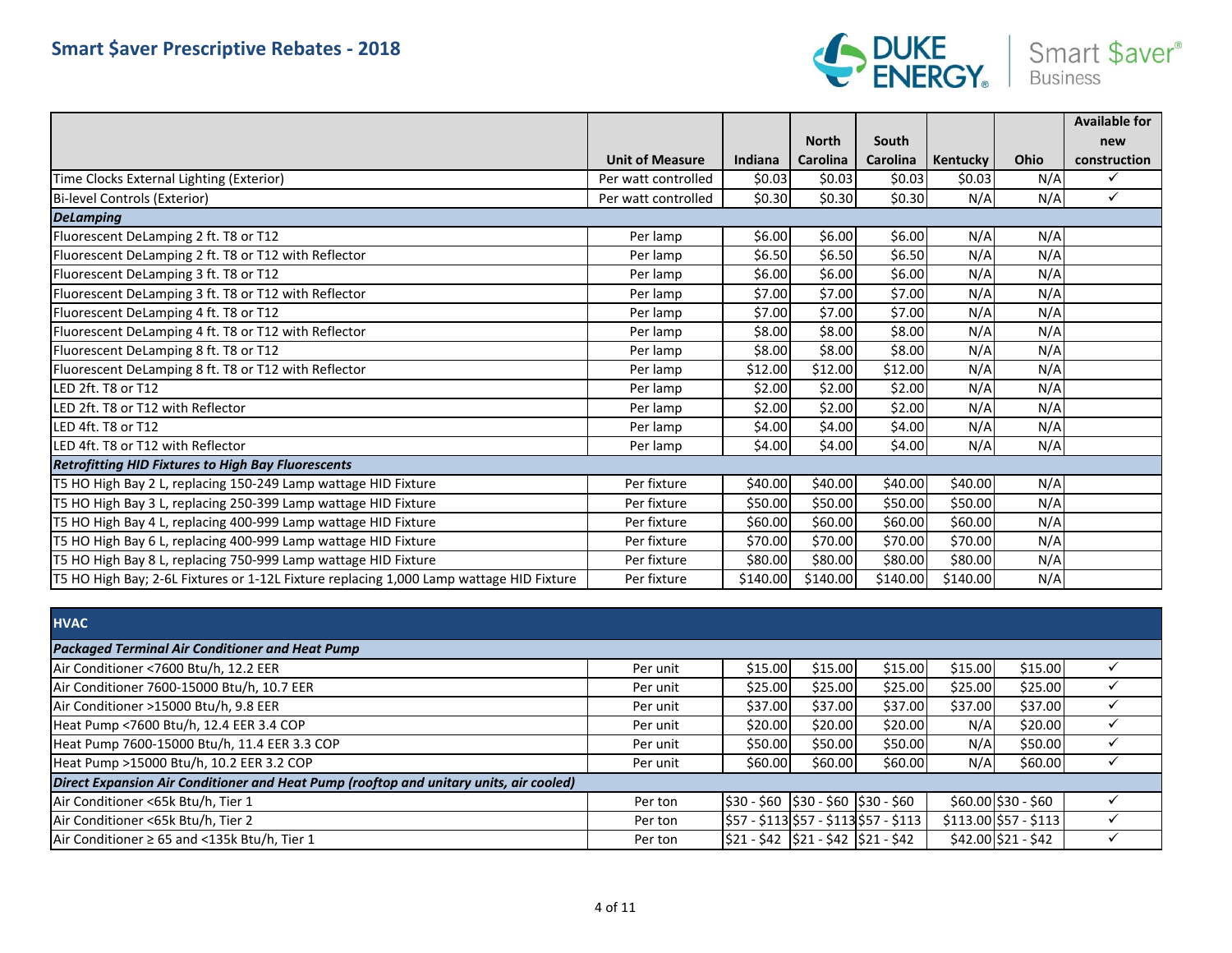

|                                                       |                        |                                                                         |                                                     |          |                 |                      | <b>Available for</b> |
|-------------------------------------------------------|------------------------|-------------------------------------------------------------------------|-----------------------------------------------------|----------|-----------------|----------------------|----------------------|
|                                                       |                        |                                                                         | <b>North</b>                                        | South    |                 |                      | new                  |
|                                                       | <b>Unit of Measure</b> | Indiana                                                                 | <b>Carolina</b>                                     | Carolina | <b>Kentucky</b> | Ohio                 | construction         |
| Air Conditioner $\geq 65$ and <135k Btu/h, Tier 2     | Per ton                | $$37 - $73$                                                             | $\frac{1}{2}$ \$37 - \$73 $\frac{1}{2}$ \$37 - \$73 |          |                 | $$73.00$ $$37 - $73$ | $\checkmark$         |
| Air Conditioner ≥ 135 and <240k Btu/h, Tier 1         | Per ton                | \$11 - \$22  \$11 - \$22  \$11 - \$22                                   |                                                     |          |                 | $$22.00$ $$11 - $22$ | $\checkmark$         |
| Air Conditioner ≥ 135 and <240k Btu/h, Tier 2         | Per ton                |                                                                         | $$18 - $35$ $$18 - $35$ $$18 - $35$                 |          |                 | $$35.00$ $$18 - $35$ | $\checkmark$         |
| Air Conditioner ≥ 240 and <760k Btu/h, Tier 1         | Per ton                | \$30 - \$60                                                             | $\frac{1}{2}$ \$30 - \$60 $\frac{1}{2}$ \$30 - \$60 |          |                 | $$60.00$ \$30 - \$60 | $\checkmark$         |
| Air Conditioner ≥ 240 and <760k Btu/h, Tier 2         | Per ton                |                                                                         | $$44 - $87$ $$44 - $87$ $$44 - $87$                 |          |                 | $$87.00$ $$44 - $87$ | $\checkmark$         |
| Air Conditioner ≥ 760k Btu/h, Tier 1                  | Per ton                | $\frac{1}{2}$ \$34 $\frac{1}{2}$ \$17 - \$34 $\frac{1}{2}$ \$17 - \$34  |                                                     |          |                 | $$34.00$ $$17 - $34$ | $\checkmark$         |
| Air Conditioner ≥ 760k Btu/h, Tier 2                  | Per ton                | $$45 - $90$                                                             | $\frac{1}{2}$ \$45 - \$90 $\frac{1}{2}$ \$45 - \$90 |          |                 | $$90.00$ \$45 - \$90 | $\checkmark$         |
| Heat Pump Split <65k Btu/h, Tier 1                    | Per ton                | \$106.00                                                                | \$106.00                                            | \$106.00 | \$106.00        | \$106.00             | $\checkmark$         |
| Heat Pump Packaged <65k Btu/h, Tier 1                 | Per ton                | \$40 - \$80                                                             | $\frac{1}{2}40 - $80$ $$40 - $80$                   |          |                 | $$80.00$ \$40 - \$80 | $\checkmark$         |
| Heat Pump ≥ 65 and <135k Btu/h, Tier 1                | Per ton                |                                                                         | $$19 - $37$ $$19 - $37$ $$19 - $37$ $$19 - $37$     |          |                 | $$37.00$ $$19 - $37$ | $\checkmark$         |
| Heat Pump ≥ 135 and <240k Btu/h, Tier 1               | Per ton                | \$11 - \$22  \$11 - \$22  \$11 - \$22                                   |                                                     |          |                 | $$22.00$ $$11 - $22$ | $\checkmark$         |
| Heat Pump ≥ 240k Btu/h, Tier 1                        | Per ton                | $\frac{1}{5}$ 32 - \$63 $\frac{1}{5}$ 32 - \$63 $\frac{1}{5}$ 32 - \$63 |                                                     |          |                 | $$63.00$ \$32 - \$63 | $\checkmark$         |
| <b>Water Source Heat Pump HVAC</b>                    |                        |                                                                         |                                                     |          |                 |                      |                      |
| Water Source Heat Pump <17k Btu/h                     | Per ton                | \$100.00                                                                | \$100.00                                            | \$100.00 | \$100.00        | N/A                  | $\checkmark$         |
| Water Source Heat Pump ≥ 17k and <65k Btu/h           | Per ton                | \$100.00                                                                | \$100.00                                            | \$100.00 | \$100.00        | N/A                  | $\checkmark$         |
| Water Source Heat Pump ≥ 65k and <135k Btu/h          | Per ton                | \$100.00                                                                | \$100.00                                            | \$100.00 | \$100.00        | N/A                  | $\checkmark$         |
| <b>ENERGY STAR Window/Sleeve/Room Air Conditioner</b> |                        |                                                                         |                                                     |          |                 |                      |                      |
| Room AC <8k Btu/h, ENERGY STAR, 10.7 EER              | Per Unit               | \$25.00                                                                 | \$25.00                                             | \$25.00  | \$25.00         | \$25.00              | $\checkmark$         |
| Room AC <8,000 Btu/h, Tier 1 11.2 EER                 | Per Unit               | \$35.00                                                                 | \$35.00                                             | \$35.00  | \$35.00         | N/A                  | $\checkmark$         |
| Room AC <8,000 Btu/h, Tier 2 11.6 EER                 | Per Unit               | \$40.00                                                                 | \$40.00                                             | \$40.00  | \$40.00         | N/A                  | $\checkmark$         |
| Room AC ≥ 8k and <14k Btu/h, ENERGY STAR, 10.8 EER    | Per Unit               | \$25.00                                                                 | \$25.00                                             | \$25.00  | \$25.00         | \$25.00              | $\checkmark$         |
| Room AC ≥ 8k and <14k Btu/h, Tier 1 11.3 EER          | Per Unit               | \$35.00                                                                 | \$35.00                                             | \$35.00  | \$35.00         | N/A                  | $\checkmark$         |
| Room AC ≥ 8k and <14k Btu/h, Tier 2 11.8 EER          | Per Unit               | \$40.00                                                                 | \$40.00                                             | \$40.00  | \$40.00         | N/A                  | $\checkmark$         |
| Room AC ≥ 14k and <20k Btu/h, ENERGY STAR, 10.7 EER   | Per Unit               | \$50.00                                                                 | \$50.00                                             | \$50.00  | \$50.00         | \$50.00              | $\checkmark$         |
| Room AC ≥ 14k and <20k Btu/h, Tier 1 11.2 EER         | Per Unit               | \$75.00                                                                 | \$75.00                                             | \$75.00  | \$75.00         | N/A                  | $\checkmark$         |
| Room AC $\geq$ 14k and <20k Btu/h, Tier 2 11.6 EER    | Per Unit               | \$80.00                                                                 | \$80.00                                             | \$80.00  | \$80.00         | N/A                  | $\checkmark$         |
| Room AC ≥ 20k Btu/h, ENERGY STAR, 9.4 EER             | Per Unit               | \$50.00                                                                 | \$50.00                                             | \$50.00  | \$50.00         | \$50.00              | $\checkmark$         |
| Room AC ≥ 20k Btu/h, Tier 19.8 EER                    | Per Unit               | \$75.00                                                                 | \$75.00                                             | \$75.00  | \$75.00         | N/A                  | $\checkmark$         |
| Room AC $\geq$ 20k Btu/h, Tier 2 10.2 EER             | Per Unit               | \$80.00                                                                 | \$80.00                                             | \$80.00  | \$80.00         | N/A                  | $\checkmark$         |
| <b>Ductless Mini-split System</b>                     |                        |                                                                         |                                                     |          |                 |                      |                      |
| Air Conditioner, Tier 1 15 SEER                       | Per ton                | \$104.00                                                                | \$104.00                                            | \$104.00 | \$104.00        | \$104.00             | $\checkmark$         |
| Air Conditioner, Tier 2 16 SEER                       | Per ton                | \$125.00                                                                | \$125.00                                            | \$125.00 | \$125.00        | \$125.00             | $\checkmark$         |
| Air Conditioner, Tier 3 18 SEER                       | Per ton                | \$165.00                                                                | \$165.00                                            | \$165.00 | \$165.00        | \$165.00             | $\checkmark$         |
| Air Conditioner, Tier 4 20 SEER                       | Per ton                | \$206.00                                                                | \$206.00                                            | \$206.00 | \$206.00        | \$206.00             | $\checkmark$         |
| Heat Pump, Tier 1 15 SEER, 8.5 HSPF                   | Per ton                | \$9.00                                                                  | \$9.00                                              | \$9.00   | \$9.00          | \$9.00               | $\checkmark$         |
| Heat Pump, Tier 2 16 SEER, 8.5 HSPF                   | Per ton                | \$33.00                                                                 | \$33.00                                             | \$33.00  | \$33.00         | \$33.00              | $\checkmark$         |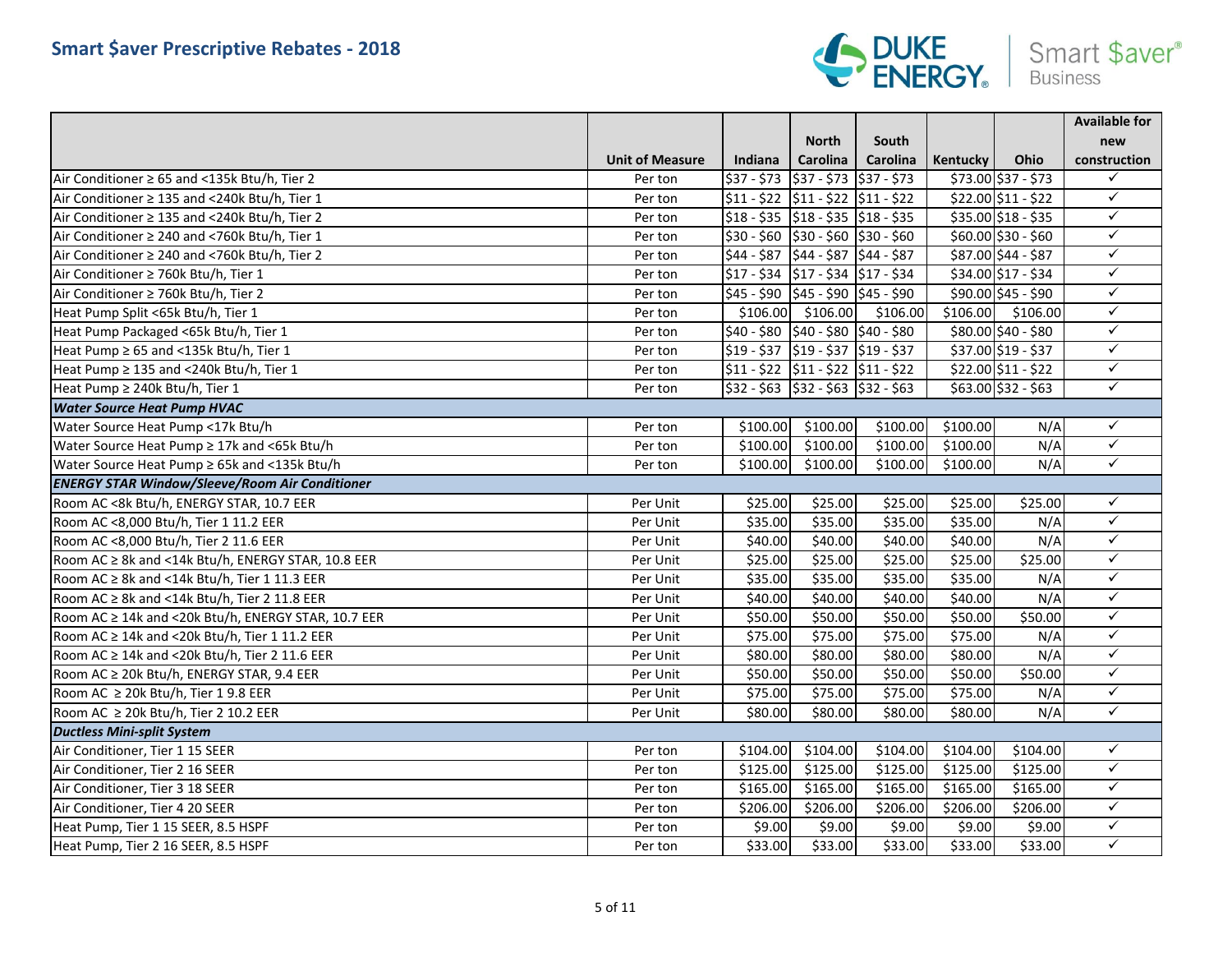

|                                                                         |                        |           |                     |                                                                                                                                   |                     |          | <b>Available for</b> |
|-------------------------------------------------------------------------|------------------------|-----------|---------------------|-----------------------------------------------------------------------------------------------------------------------------------|---------------------|----------|----------------------|
|                                                                         |                        |           | <b>North</b>        | South                                                                                                                             |                     |          | new                  |
|                                                                         | <b>Unit of Measure</b> | Indiana   | <b>Carolina</b>     | <b>Carolina</b>                                                                                                                   | <b>Kentucky</b>     | Ohio     | construction         |
| Heat Pump, Tier 3 18 SEER, 9.6 HSPF                                     | Per ton                | \$59.00   | \$59.00             | \$59.00                                                                                                                           | \$59.00             | \$59.00  | ✓                    |
| Heat Pump, Tier 4 20 SEER, 9.6 HSPF                                     | Per ton                | \$110.00  | \$110.00            | \$110.00                                                                                                                          | \$110.00            | \$110.00 | $\checkmark$         |
| <b>High Efficiency Fan</b>                                              |                        |           |                     |                                                                                                                                   |                     |          |                      |
| High Efficiency Fan 14-23 inches, 10.5 CFM/Watt                         | Per unit               | \$50.00   | \$50.00             | \$50.00                                                                                                                           | N/A                 | \$50.00  | ✓                    |
| High Efficiency Fan 24-35 inches, 14.4 CFM/Watt                         | Per unit               | \$60.00   | \$60.00             | \$60.00                                                                                                                           | N/A                 | \$60.00  | ✓                    |
| High Efficiency Fan 36-47 inches, 17.4 CFM/Watt                         | Per unit               | \$80.00   | \$80.00             | \$80.00                                                                                                                           | N/A                 | \$80.00  | $\checkmark$         |
| High Efficiency Fan 48-61 inches, 20.3 CFM/Wa                           | Per unit               | \$100.00  | \$100.00            | \$100.00                                                                                                                          | N/A                 | \$100.00 | $\checkmark$         |
| <b>High Efficiency Chiller Equipment</b>                                |                        |           |                     |                                                                                                                                   |                     |          |                      |
| Air-cooled Scroll/Screw Type*                                           |                        |           |                     |                                                                                                                                   |                     |          | ✓                    |
| Water-Cooled Centrifugal*                                               |                        |           |                     |                                                                                                                                   |                     |          | ✓                    |
| Water-Cooled Rotary Scroll/Screw Type*                                  |                        |           |                     |                                                                                                                                   |                     |          | $\checkmark$         |
| *See application. Rebate is determined by efficiency rating.            |                        |           |                     |                                                                                                                                   |                     |          |                      |
| Tune-up of Direct Expansion Roof Top/Unitary Equipment                  |                        |           |                     |                                                                                                                                   |                     |          |                      |
| Air Conditioner, Fixed Orifice, +5% - +15% charge adjustment            | Per ton                | \$38.00   | \$38.00             | \$38.00                                                                                                                           | \$38.00             | N/A      |                      |
| Air Conditioner, Fixed Orifice, +20% - +30% charge adjustment           | Per ton                | \$38.00   | \$38.00             | \$38.00                                                                                                                           | \$38.00             | N/A      |                      |
| Air Conditioner, Fixed Orifice, -20% charge adjustment                  | Per ton                | \$26.00   | \$26.00             | \$26.00                                                                                                                           | \$26.00             | N/A      |                      |
| Air Conditioner, Thermal Expansion Valve, +5% - +15% charge adjustment  | Per ton                | \$22.00   | \$22.00             | \$22.00                                                                                                                           | \$22.00             | N/A      |                      |
| Air Conditioner, Thermal Expansion Valve, +20% - +30% charge adjustment | Per ton                | \$51.00   | \$51.00             | \$51.00                                                                                                                           | \$51.00             | N/A      |                      |
| Air Conditioner, Thermal Expansion Valve, -20% charge adjustment        | Per ton                | \$26.00   | \$26.00             | \$26.00                                                                                                                           | \$26.00             | N/A      |                      |
| Heat Pump, Fixed Orifice, +5% - +15% charge adjustment                  | Per ton                | \$26.00   | \$26.00             | \$26.00                                                                                                                           | \$26.00             | N/A      |                      |
| Heat Pump, Fixed Orifice, +20% - +30% charge adjustment                 | Per ton                | \$34.00   | \$34.00             | \$34.00                                                                                                                           | \$34.00             | N/A      |                      |
| Heat Pump, Fixed Orifice, -20% charge adjustment                        | Per ton                | \$25.00   | \$25.00             | \$25.00                                                                                                                           | \$25.00             | N/A      |                      |
| Heat Pump, Thermal Expansion Valve, +5% - +15% charge adjustment        | Per ton                | \$32.00   | \$32.00             | \$32.00                                                                                                                           | \$32.00             | N/A      |                      |
| Heat Pump, Thermal Expansion Valve, +20% - +30% charge adjustment       | Per ton                | \$43.00   | \$43.00             | \$43.00                                                                                                                           | \$43.00             | N/A      |                      |
| Heat Pump, Thermal Expansion Valve, -20% charge adjustment              | Per ton                | \$21.00   | \$21.00             | \$21.00                                                                                                                           | \$21.00             | N/A      |                      |
| <b>Variable Frequency Drives for HVAC Equipment</b>                     |                        |           |                     |                                                                                                                                   |                     |          |                      |
| VFD for HVAC Chiller (max 200 HP)                                       | Per hp                 | \$50.00   | \$50.00             | \$50.00                                                                                                                           | \$50.00             | N/A      |                      |
| VFD for HVAC Fans for Comfort Cooling Only (max 100 HP)                 | Per hp                 | \$100.00  | \$100.00            | \$100.00                                                                                                                          | \$100.00            | N/A      |                      |
| VFD for HVAC Pumps for Comfort Cooling Only                             | Per hp                 |           | $$100.00$ $$100.00$ |                                                                                                                                   | $$100.00$ $$100.00$ | \$100.00 |                      |
| Variable Frequency Drives for Data Center Chilled Water Pump            |                        |           |                     |                                                                                                                                   |                     |          |                      |
| VFD Data center chilled water pump: 5 HP                                | Per VFD                | \$500.00] | \$500.00            | \$500.00                                                                                                                          | \$500.00            | N/A      |                      |
| VFD Data center chilled water pump: 7.5 HP                              | Per VFD                | \$750.00  | \$750.00            | \$750.00                                                                                                                          | \$750.00            | N/A      |                      |
| VFD Data center chilled water pump: 10 HP                               | Per VFD                |           |                     | $\vert$ \$1,050.00 $\vert$ \$1,050.00 $\vert$ \$1,050.00 $\vert$ \$1,000.00                                                       |                     | N/A      |                      |
| VFD Data center chilled water pump: 15 HP                               | Per VFD                |           |                     | $\vert$ \$1,329.00 \$1,329.00 \$1,329.00 \$1,329.00                                                                               |                     | N/A      |                      |
| VFD Data center chilled water pump: 20 HP                               | Per VFD                |           |                     | $$1,504.00$ $$1,504.00$ $$1,504.00$ $$1,504.00$                                                                                   |                     | N/A      |                      |
| VFD Data center chilled water pump: 25 HP                               | Per VFD                |           |                     | $\left  \frac{1}{2}$ (1,793.00 $\left  \frac{1}{2}$ (1,793.00 $\left  \frac{1}{2} \right $ (1,793.00 $\left  \frac{1}{2} \right $ |                     | N/A      |                      |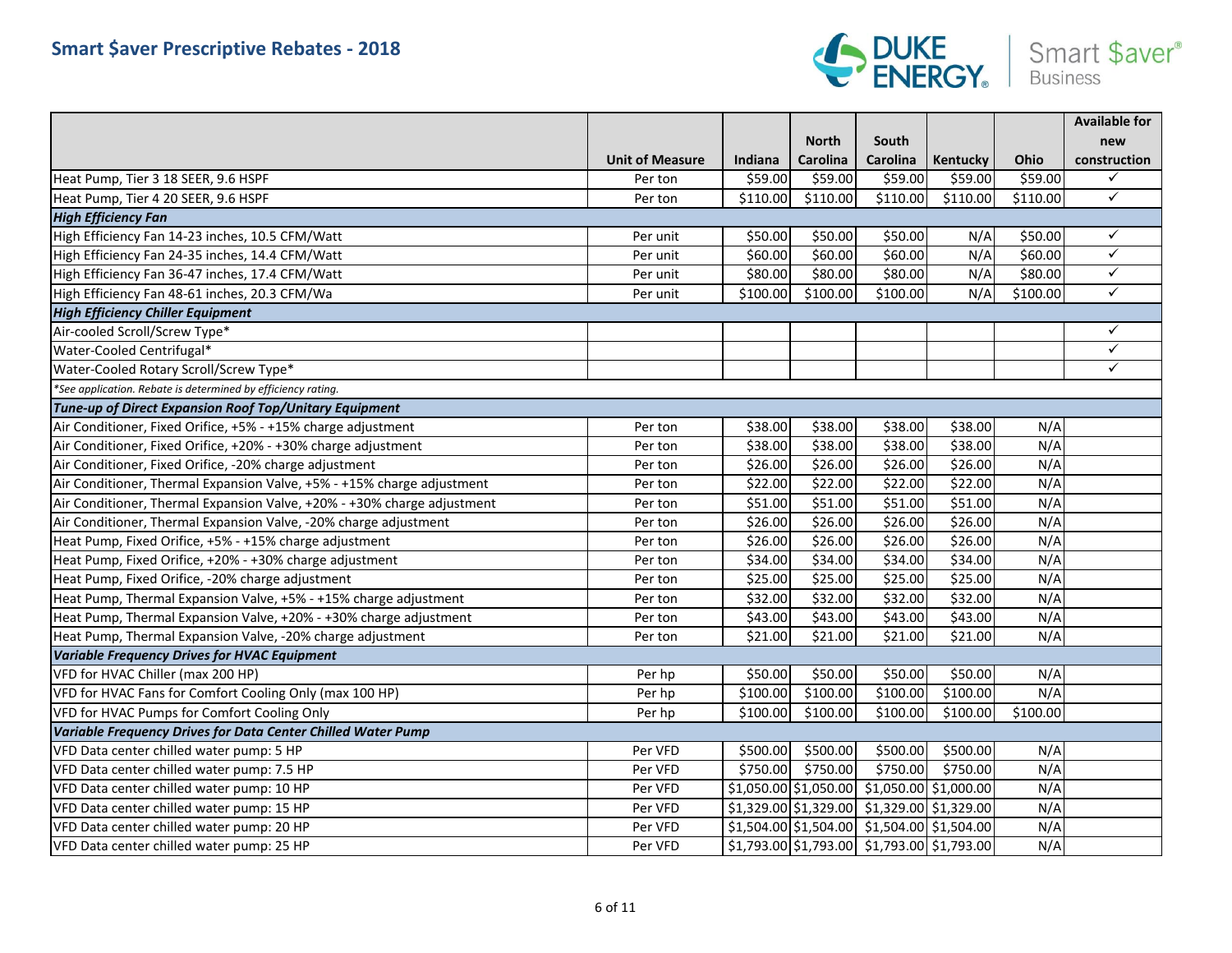

|                                                             |                        |          |                         |                                                                                         |                         |         | <b>Available for</b> |
|-------------------------------------------------------------|------------------------|----------|-------------------------|-----------------------------------------------------------------------------------------|-------------------------|---------|----------------------|
|                                                             |                        |          | <b>North</b>            | South                                                                                   |                         |         | new                  |
|                                                             | <b>Unit of Measure</b> | Indiana  | <b>Carolina</b>         | <b>Carolina</b>                                                                         | Kentucky                | Ohio    | construction         |
| VFD Data center chilled water pump: 30 HP                   | Per VFD                |          | $$2,111.00$ $$2,111.00$ |                                                                                         | $$2,111.00$ $$2,111.00$ | N/A     |                      |
| VFD Data center chilled water pump: 40 HP                   | Per VFD                |          |                         | $\frac{1}{2}$ ,451.00 $\frac{2}{2}$ ,451.00 $\frac{2}{2}$ ,451.00 $\frac{2}{2}$ ,451.00 |                         | N/A     |                      |
| VFD Data center chilled water pump: 50 HP                   | Per VFD                |          |                         | $\frac{1}{2}$ \$3,069.00 \$3,069.00 \$3,069.00 \$3,069.00                               |                         | N/A     |                      |
| <b>Variable Frequency Drives for Data Center Fan</b>        |                        |          |                         |                                                                                         |                         |         |                      |
| VFD Data center fan: 2 HP                                   | Per VFD                | \$615.00 | \$615.00                | \$615.00                                                                                | \$200.00                | N/A     |                      |
| VFD Data center fan: 3 HP                                   | Per VFD                | \$690.00 | \$690.00                | \$690.00                                                                                | \$300.00                | N/A     |                      |
| VFD Data center fan: 5 HP                                   | Per VFD                | \$770.00 | \$770.00                | \$770.00                                                                                | \$500.00                | N/A     |                      |
| VFD Data center fan: 7.5 HP                                 | Per VFD                | \$920.00 | \$920.00                | \$920.00                                                                                | \$750.00                | N/A     |                      |
| VFD Data center fan: 10 HP                                  | Per VFD                |          |                         | $$1,000.00$ $$1,000.00$ $$1,000.00$ $$1,000.00$                                         |                         | N/A     |                      |
| VFD Data center fan: 15 HP                                  | Per VFD                |          |                         | $\frac{1}{2}$ \$1,300.00 \$1,300.00 \$1,300.00 \$1,329.00                               |                         | N/A     |                      |
| VFD Data center fan: 20 HP                                  | Per VFD                |          |                         | $$1,500.00$ $$1,500.00$ $$1,500.00$ $$1,500.00$                                         |                         | N/A     |                      |
| <b>Electronically Commutated Motor HVAC Fan Motors</b>      |                        |          |                         |                                                                                         |                         |         |                      |
| ECM for HVAC Fan: 1/4 HP                                    | Per unit               | \$65.00  | \$65.00                 | \$65.00                                                                                 | \$65.00                 | \$65.00 |                      |
| ECM for HVAC Fan: 1/3 HP                                    | Per unit               | \$59.00  | \$59.00                 | \$59.00                                                                                 | \$59.00                 | \$59.00 |                      |
| ECM for HVAC Fan: 1/2 HP                                    | Per unit               | \$51.00  | \$51.00                 | \$51.00                                                                                 | \$51.00                 | \$51.00 |                      |
| ECM for HVAC Fan: 3/4 HP                                    | Per unit               | \$21.00  | \$21.00                 | \$21.00                                                                                 | \$21.00                 | \$21.00 |                      |
| ECM for HVAC Fan: 1 HP                                      | Per unit               | \$86.00  | \$86.00                 | \$86.00                                                                                 | \$86.00                 | \$86.00 |                      |
| <b>Electronically Commutated Plug Fans for Data Centers</b> |                        |          |                         |                                                                                         |                         |         |                      |
| 2HP                                                         | Per fan                | \$200.00 | \$200.00                | \$200.00                                                                                | \$200.00                | N/A     |                      |
| 3 HP                                                        | Per fan                | \$300.00 | \$300.00                | \$300.00                                                                                | \$300.00                | N/A     |                      |
| 5 HP                                                        | Per fan                | \$500.00 | \$500.00                | \$500.00                                                                                | \$500.00                | N/A     |                      |
| 7.5 HP                                                      | Per fan                | \$750.00 | \$750.00                | \$750.00                                                                                | \$750.00                | N/A     |                      |
| 10 HP                                                       | Per fan                |          |                         | $\vert$ \$1,000.00 \$1,000.00 \$1,000.00 \$1,000.00                                     |                         | N/A     |                      |
| <b>15 HP</b>                                                | Per fan                |          |                         | $$1,500.00$   $$1,500.00$   $$1,500.00$   $$1,500.00$                                   |                         | N/A     |                      |
| <b>20 HP</b>                                                | Per fan                |          |                         | $\vert$ \$2,000.00 $\vert$ \$2,000.00 $\vert$ \$2,000.00 $\vert$ \$2,000.00             |                         | N/A     |                      |
| <b>Guest Room Energy Management Controls</b>                |                        |          |                         |                                                                                         |                         |         |                      |
| Controls for rooms heated with electric                     | Per room               | \$80.00  | \$80.00                 | \$80.00                                                                                 | \$80.00                 | N/A     | ✓                    |
| Controls for rooms heated with gas                          | Per room               | \$30.00  | \$30.00                 | \$30.00                                                                                 | \$30.00                 | N/A     | $\checkmark$         |
| <b>Advanced Rooftop Controller</b>                          |                        |          |                         |                                                                                         |                         |         |                      |
| ARC on AC < 10 Ton Gas Heat                                 | Per ton                | \$252.00 | \$252.00                | \$252.00                                                                                | \$252.00                | N/A     |                      |
| ARC on AC 10 to 15 Ton Gas Heat                             | Per ton                | \$210.00 | \$210.00                | \$210.00                                                                                | \$210.00                | N/A     |                      |
| ARC on AC >15 Ton Gas Heat                                  | Per ton                | \$115.00 | \$115.00                | \$115.00                                                                                | \$115.00                | N/A     |                      |
| ARC Heat Pump < 10 Ton                                      | Per ton                | \$288.00 | \$288.00                | \$288.00                                                                                | \$288.00                | N/A     |                      |
| ARC Heat Pump 10 to 15 Ton                                  | Per ton                | \$205.00 | \$205.00                | \$205.00                                                                                | \$205.00                | N/A     |                      |
| ARC Heat Pump > 15 Ton                                      | Per ton                | \$115.00 | \$115.00                | \$115.00                                                                                | \$115.00                | N/A     |                      |
| <b>Other HVAC Measures</b>                                  |                        |          |                         |                                                                                         |                         |         |                      |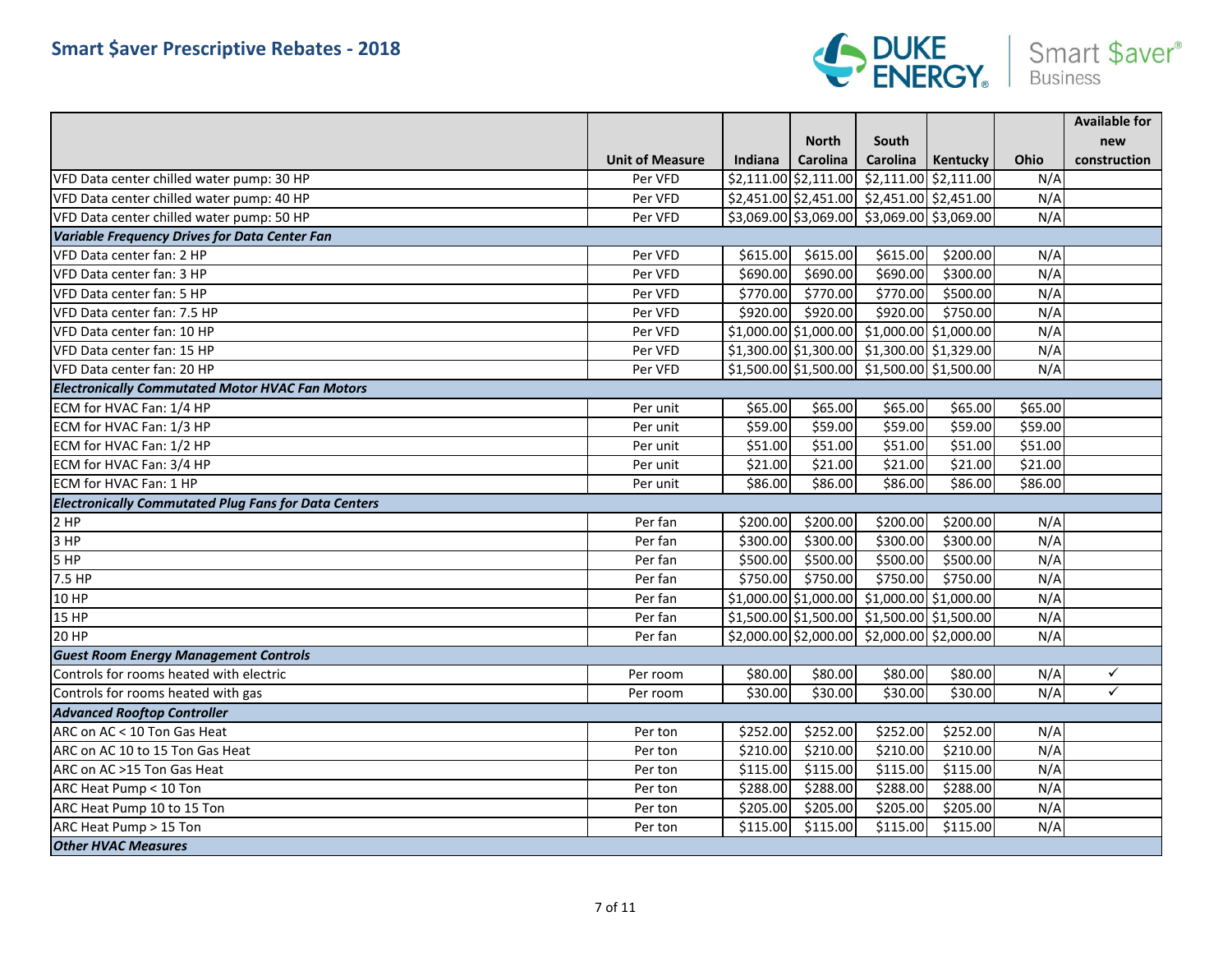

|                                                 |                        |          |                        |            |          |                  | <b>Available for</b> |
|-------------------------------------------------|------------------------|----------|------------------------|------------|----------|------------------|----------------------|
|                                                 |                        |          | <b>North</b>           | South      |          |                  | new                  |
|                                                 | <b>Unit of Measure</b> | Indiana  | Carolina               | Carolina   | Kentucky | Ohio             | construction         |
| <b>Window Film</b>                              | Per sq. ft.            | \$1.00   | \$1.00                 | \$1.00     | \$1.00   | N/A              |                      |
| Notched V-belts                                 | Per hp                 | \$4.00   | \$4.00                 | \$4.00     | N/A      | N/A              |                      |
| Cool Roof                                       | Per sq. ft.            | \$0.10   | \$0.10                 | \$0.10     | \$0.10   | N/A              |                      |
| Setback/Programmable Thermostat                 | Per thermostat         | \$50.00  | \$50.00                | \$50.00    | \$50.00  | \$50.00          |                      |
| Multi-family Heat Pump Water Heater             | Per unit               | \$250.00 | \$250.00               | \$250.00   | N/A      | N/A              |                      |
| Demand Control Ventilation                      | Per sq. ft.            | \$0.10   | \$0.10                 | \$0.10     | N/A      | \$0.10           |                      |
| <b>Water Heater Pipe Insulation</b>             | Per foot               | \$1.40   | \$1.40                 | \$1.40     | \$1.40   | \$1.40           |                      |
| Air-Cooled and Water-Cooled Chilled Water Reset | Per ton                | \$1.50   | \$1.50                 | \$1.50     | \$1.50   | N/A              |                      |
| Faucet Aerator                                  | Per unit               | \$4.50   | \$4.50                 | \$4.50     | \$4.50   | \$4.50           |                      |
| Low-flow Showerhead                             | Per unit               | \$12.50  | \$12.50                | \$12.50    | \$12.50  | \$12.50          |                      |
| High Volume Low Speed Fan                       | Per fan                |          | $$1,000.00$ \$1,000.00 | \$1,000.00 |          | $N/A$ \$1,000.00 |                      |

## **COMMERCIAL EQUIPMENT**

| Solid and Glass Door Reach-in Freezers and Refrigerators |          |           |          |          |           |     |  |
|----------------------------------------------------------|----------|-----------|----------|----------|-----------|-----|--|
| Glass Door Reach-in Freezers, < 15 ft3                   | Per unit | \$75.00   | \$75.00  | \$75.00  | \$50.00   | N/A |  |
| Glass Door Reach-in Freezers, 15-30 ft3                  | Per unit | \$200.00] | \$200.00 | \$200.00 | \$75.00   | N/A |  |
| Glass Door Reach-in Freezers, 31-50 ft3                  | Per unit | \$275.00  | \$275.00 | \$275.00 | \$100.00  | N/A |  |
| Glass Door Reach-in Freezers, > 50 ft3                   | Per unit | \$350.00  | \$350.00 | \$350.00 | \$125.00  | N/A |  |
| Glass Door Reach-in Refrigerators, < 15 ft3              | Per unit | \$100.00  | \$100.00 | \$100.00 | \$50.00   | N/A |  |
| Glass Door Reach-in Refrigerators, 15-30 ft3             | Per unit | \$95.00   | \$95.00  | \$95.00  | \$75.00   | N/A |  |
| Glass Door Reach-in Refrigerators, 31-50 ft3             | Per unit | \$100.00] | \$100.00 | \$100.00 | \$100.00  | N/A |  |
| Glass Door Reach-in Refrigerators, > 50 ft3              | Per unit | \$125.00  | \$125.00 | \$125.00 | \$125.00  | N/A |  |
| Solid Door Reach-in Freezer, < 15 ft3                    | Per unit | \$75.00   | \$75.00  | \$75.00  | \$50.00   | N/A |  |
| Solid Door Reach-in Freezer, 15-30 ft3                   | Per unit | \$120.00  | \$120.00 | \$120.00 | \$75.00   | N/A |  |
| Solid Door Reach-in Freezer, 31-50 ft3                   | Per unit | \$240.00  | \$240.00 | \$240.00 | \$100.00  | N/A |  |
| Solid Door Reach-in Freezer, > 50 ft3                    | Per unit | \$350.00  | \$350.00 | \$350.00 | \$125.00  | N/A |  |
| Solid Door Reach-in Refrigerators, < 15 ft3              | Per unit | \$35.00   | \$35.00  | \$35.00  | \$50.00   | N/A |  |
| Solid Door Reach-in Refrigerators, 15-30 ft3             | Per unit | \$65.00   | \$65.00  | \$65.00  | \$75.00   | N/A |  |
| Solid Door Reach-in Refrigerators, 31-50 ft3             | Per unit | \$110.00  | \$110.00 | \$110.00 | \$100.00  | N/A |  |
| Solid Door Reach-in Refrigerators, > 50 ft3              | Per unit | \$160.00  | \$160.00 | \$160.00 | \$125.00  | N/A |  |
| <b>Ice Machines</b>                                      |          |           |          |          |           |     |  |
| 100 to 500 lbs/day                                       | Per unit | \$200.00] | \$200.00 | \$200.00 | \$200.00] | N/A |  |
| 501 to 1,000 lbs/day                                     | Per unit | \$185.00  | \$185.00 | \$185.00 | \$185.00  | N/A |  |
| $>1,001$ lbs/day                                         | Per unit | \$487.00  | \$487.00 | \$487.00 | \$487.00  | N/A |  |
| Residential refrigerators used in commercial settings    |          |           |          |          |           |     |  |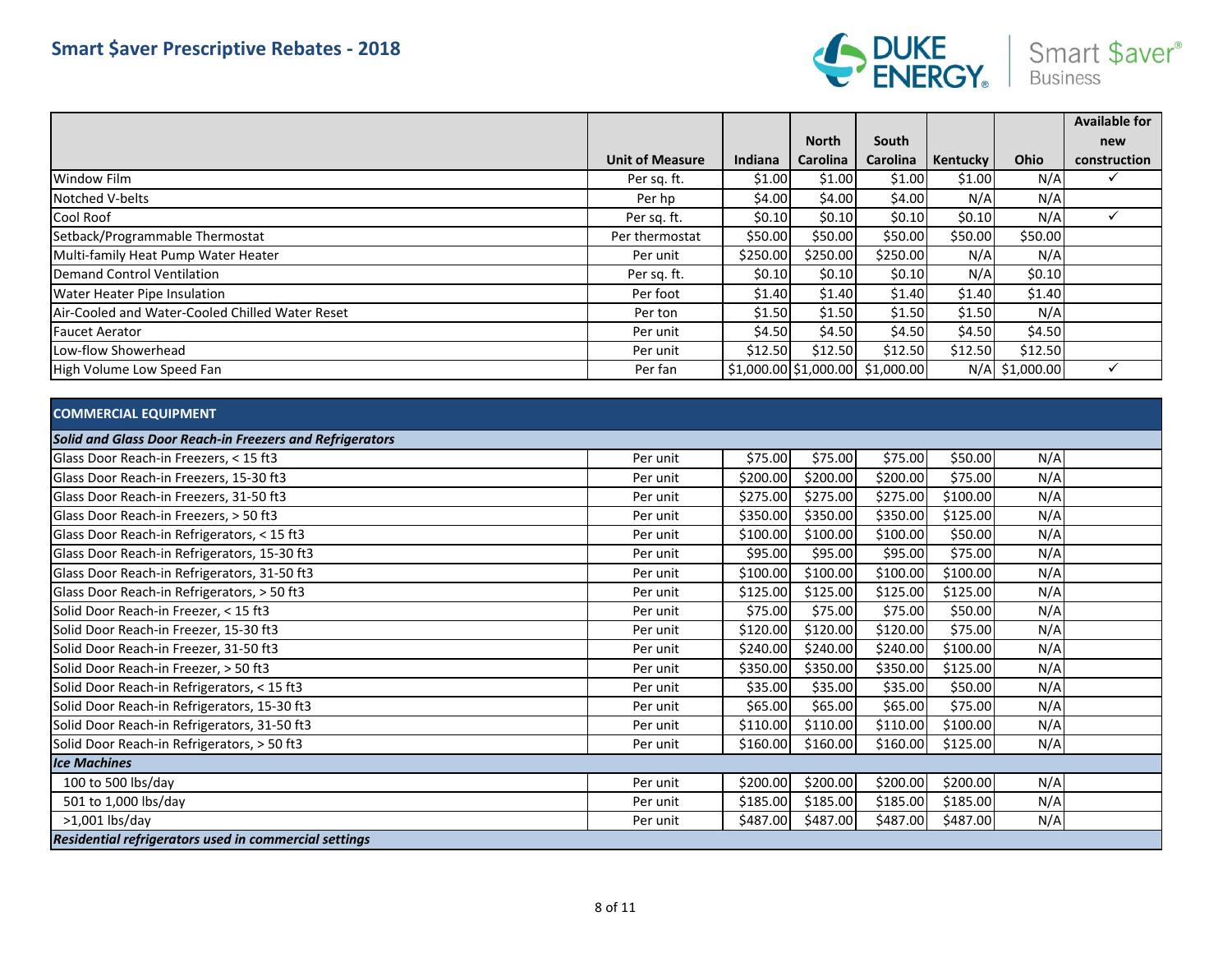

|                                                                                   |                        |          |                       |                                                                                                |                 |                                                             | <b>Available for</b> |
|-----------------------------------------------------------------------------------|------------------------|----------|-----------------------|------------------------------------------------------------------------------------------------|-----------------|-------------------------------------------------------------|----------------------|
|                                                                                   |                        |          | <b>North</b>          | South                                                                                          |                 |                                                             | new                  |
|                                                                                   | <b>Unit of Measure</b> | Indiana  | <b>Carolina</b>       | Carolina                                                                                       | <b>Kentucky</b> | Ohio                                                        | construction         |
| Refrigerator - new equipment or replace failed equipment - ENERGY STAR            | Per unit               | \$10.00  | \$10.00               | \$10.00                                                                                        | N/A             | N/A                                                         |                      |
| Refrigerator - early replacement - ENERGY STAR                                    | Per unit               | \$20.00  | \$20.00               | \$20.00                                                                                        | N/A             | N/A                                                         |                      |
| Refrigerator - new equipment or replace failed equipment - CEE Tier 2             | Per unit               | \$30.00  | \$30.00               | \$30.00                                                                                        | N/A             | N/A                                                         |                      |
| Refrigerator - early replacement - CEE Tier 2                                     | Per unit               | \$50.00  | \$50.00               | \$50.00                                                                                        | N/A             | N/A                                                         |                      |
| Electronically Commutated Motor (ECM) for Cooler, Freezer and Display Case Motors |                        |          |                       |                                                                                                |                 |                                                             |                      |
| Refrigerated or Freezer Display Case - ECM replacing Permanent Split Capacitor    | Per hp                 |          |                       |                                                                                                |                 | $$1,000.00$ $$1,000.00$ $$1,000.00$ $$1,000.00$ $$1,000.00$ |                      |
| Refrigerated or Freezer Display Case - ECM replacing Shaded Pole                  | Per hp                 |          |                       | $\vert$ \$1,000.00 $\vert$ \$1,000.00 $\vert$ \$1,000.00 $\vert$ \$1,000.00 \$1,000.00         |                 |                                                             |                      |
| Walk-In Cooler and Freezer - ECM replacing Permanent Split Capacitor              | Per hp                 |          |                       | $\vert$ \$1,000.00 $\vert$ \$1,000.00 $\vert$ \$1,000.00 $\vert$ \$1,000.00 $\vert$ \$1,000.00 |                 |                                                             |                      |
| Walk-In Cooler and Freezer - ECM replacing Shaded Pole                            | Per hp                 |          |                       | $\vert$ \$1,000.00 $\vert$ \$1,000.00 $\vert$ \$1,000.00 $\vert$ \$1,000.00 \$1,000.00         |                 |                                                             |                      |
| Floating Head Pressure Control Condenser System on a Refrigeration System         |                        |          |                       |                                                                                                |                 |                                                             |                      |
| Air-cooled Units without Variable Speed Condenser Fan Control                     | Per hp                 | \$30.00  | \$30.00               | \$30.00                                                                                        | \$30.00         | \$30.00                                                     |                      |
| Water-cooled Units without Variable Speed Condenser Fan Control                   | Per hp                 | \$30.00  | \$30.00               | \$30.00                                                                                        | \$30.00         | \$30.00                                                     |                      |
| Air-cooled Units with Variable Speed Condenser Fan Control                        | Per hp                 | \$179.00 | \$179.00              | \$179.00                                                                                       | \$179.00        | \$179.00                                                    |                      |
| Water-cooled Units with Variable Speed Condenser Fan Control                      | Per hp                 | \$74.00  | \$74.00               | \$74.00                                                                                        | \$74.00         | \$74.00                                                     |                      |
| <b>Miscellaneous Refrigeration</b>                                                |                        |          |                       |                                                                                                |                 |                                                             |                      |
| Zero Energy Doors                                                                 | Per door               | \$145.00 | \$145.00              | \$145.00                                                                                       | \$145.00        | \$145.00                                                    |                      |
| <b>Anti-Sweat Heater Controls</b>                                                 | Per door               | \$60.00  | \$60.00               | \$60.00                                                                                        | \$40.00         | \$60.00                                                     |                      |
| Door Gaskets for Cooler or Freezer                                                | Per linear foot        | \$1.00   | \$1.00                | \$1.00                                                                                         | \$1.00          | \$1.00                                                      |                      |
| Night Covers for Displays                                                         | Per linear foot        | \$5.00   | \$5.00                | \$5.00                                                                                         | \$5.00          | N/A                                                         |                      |
| Walk-In Automatic Door Closer                                                     | Per unit               | \$40.00  | \$40.00               | \$40.00                                                                                        | \$40.00         | N/A                                                         |                      |
| <b>Floating Suction Pressure Controls</b>                                         | Per hp                 | \$14.00  | \$14.00               | \$14.00                                                                                        | \$14.00         | \$14.00                                                     |                      |
| <b>Strip Curtains</b>                                                             | Per sq. ft.            | \$5.00   | \$5.00                | \$5.00                                                                                         | N/A             | N/A                                                         |                      |
| <b>Suction Pipe Insulation</b>                                                    | Per linear foot        | \$1.50   | \$1.50                | \$1.50                                                                                         | N/A             | \$1.50                                                      |                      |
| <b>Commercial Cooking Equipment</b>                                               |                        |          |                       |                                                                                                |                 |                                                             |                      |
| <b>Electric Commercial Fryer</b>                                                  | Per fryer              | \$428.00 | \$428.00              | \$428.00                                                                                       | \$428.00        | \$428.00                                                    |                      |
| Electric Commercial Steam Cooker - 3-pan                                          | Per cooker             |          | \$1,200.00 \$1,200.00 | \$1,200.00                                                                                     |                 | \$600.00 \$1,200.00                                         |                      |
| Electric Commercial Steam Cooker - 4-pan                                          | Per cooker             |          |                       | $$1,200.00$ $$1,200.00$ $$1,200.00$                                                            |                 | \$600.00 \$1,200.00                                         |                      |
| Electric Commercial Steam Cooker - 5-pan                                          | Per cooker             |          |                       | $$1,200.00$ $$1,200.00$ $$1,200.00$                                                            |                 | \$600.00 \$1,200.00                                         |                      |
| Electric Commercial Steam Cooker - 6-pan                                          | Per cooker             |          |                       | $$1,200.00$  \$1,200.00 \$1,200.00                                                             |                 | $\overline{$600.00}$ \$1,200.00                             |                      |
| <b>Electric Commercial Convection Oven</b>                                        | Per oven               | \$504.00 | \$504.00              | \$504.00                                                                                       | \$504.00        | \$504.00                                                    |                      |
| <b>Electric Commercial Griddle</b>                                                | Per griddle            | \$300.00 | \$300.00]             | \$300.00                                                                                       | \$200.00        | N/A                                                         |                      |
| Electric Commercial Combination Oven - 10 pan                                     | Per oven               | \$404.00 | \$404.00              | \$404.00                                                                                       | \$404.00        | \$404.00                                                    |                      |
| Electric Commercial Combination Oven - 20 pan                                     | Per oven               | \$218.00 | \$218.00              | \$218.00                                                                                       | \$218.00        | \$218.00                                                    |                      |
| Hot Food Holding Cabinet - Half Size Insulated                                    | Per cabinet            | \$300.00 | \$300.00]             | \$300.00                                                                                       | \$200.00        | N/A                                                         |                      |
| Hot Food Holding Cabinet - Three Quarter Size Insulated                           | Per cabinet            | \$400.00 | \$400.00]             | \$400.00                                                                                       | \$300.00        | N/A                                                         |                      |
| Hot Food Holding Cabinet - Full Size Insulated                                    | Per cabinet            | \$500.00 | \$500.00              | \$500.00                                                                                       | \$400.00]       | N/A                                                         |                      |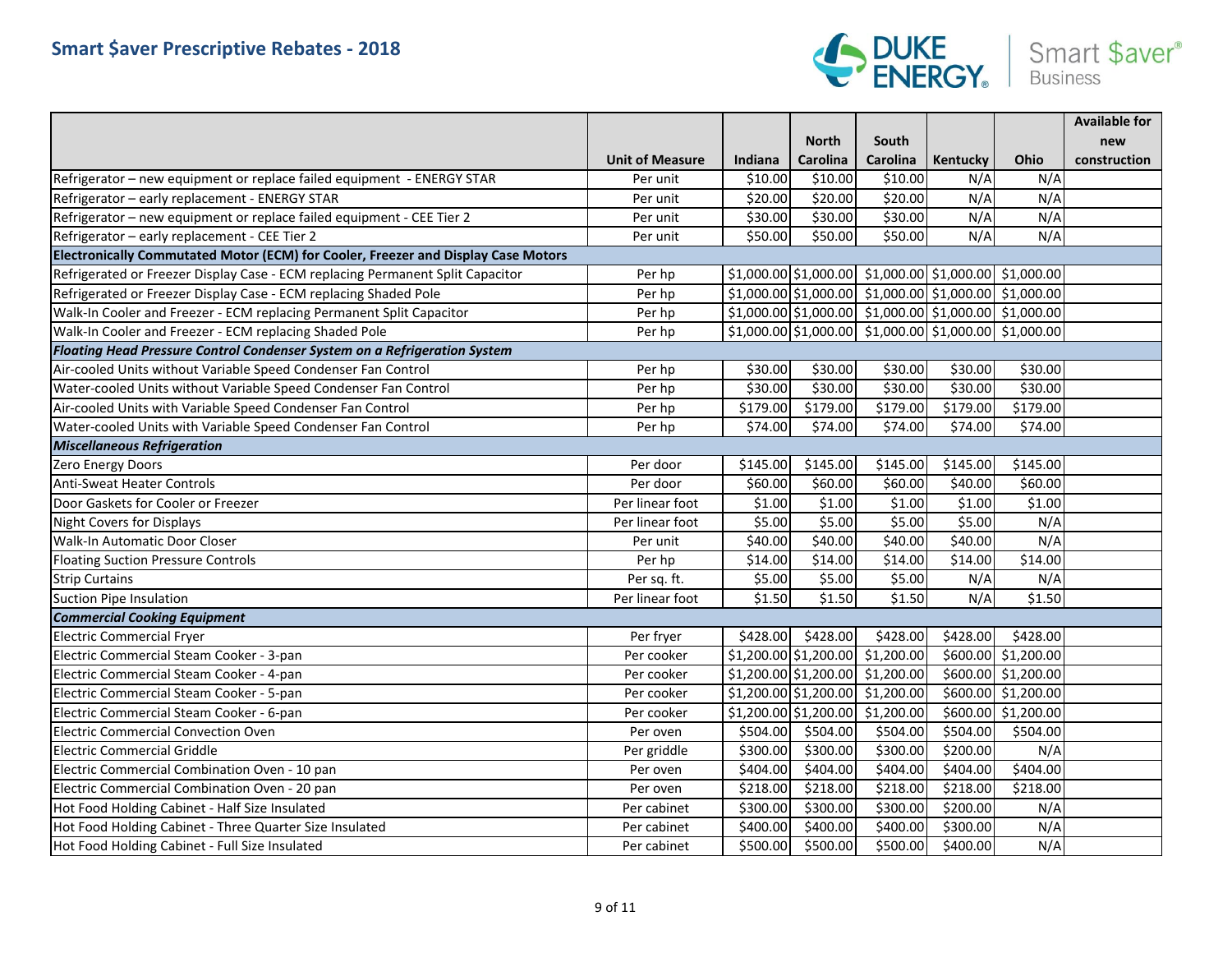

|                                                          |                        |          |                         |                 |                         |            | <b>Available for</b> |  |  |
|----------------------------------------------------------|------------------------|----------|-------------------------|-----------------|-------------------------|------------|----------------------|--|--|
|                                                          |                        |          | <b>North</b>            | South           |                         |            | new                  |  |  |
|                                                          | <b>Unit of Measure</b> | Indiana  | <b>Carolina</b>         | <b>Carolina</b> | <b>Kentucky</b>         | Ohio       | construction         |  |  |
| <b>Controls Equipment</b>                                |                        |          |                         |                 |                         |            |                      |  |  |
| Cold Drink Vending Equipment Controller                  | Per controller         | \$50.00  | \$50.00                 | \$50.00         | \$50.00                 | N/A        |                      |  |  |
| <b>Snack Machine Motion Control</b>                      | Per controller         | \$20.00  | \$20.00                 | \$20.00         | \$20.00                 | N/A        |                      |  |  |
| Beverage Reach-in Controller                             | Per controller         | \$50.00  | \$50.00                 | \$50.00         | \$50.00                 | N/A        |                      |  |  |
| Kitchen Exhaust Hood - Demand Control Ventilation        | Per hp                 | \$500.00 | \$500.00                | \$500.00        | \$500.00                | N/A        |                      |  |  |
| <b>Commercial Dish Washing Equipment</b>                 |                        |          |                         |                 |                         |            |                      |  |  |
| Dishwasher - Single Tank Door Type                       | Per dishwasher         | \$385.00 | \$385.00                | \$385.00        | \$385.00                | \$385.00   |                      |  |  |
| Dishwasher - Single Tank - Conveyor without boost heater | Per dishwasher         | \$226.00 | \$226.00                | \$226.00        | \$226.00                | \$226.00   |                      |  |  |
| Dishwasher - Single Tank - Conveyor with boost heater    | Per dishwasher         |          | $$1,025.00$ $$1,025.00$ |                 | $$1,025.00$ $$1,025.00$ | \$1,025.00 |                      |  |  |
| Dishwasher - Multiple Tank - Conveyor                    | Per dishwasher         | \$485.00 | \$485.00                | \$485.00        | \$485.00                | \$485.00   |                      |  |  |
| Dishwasher - Under the Counter                           | Per dishwasher         | \$60.00  | \$60.00                 | \$60.00         | \$60.00                 | \$60.00    |                      |  |  |
| Dishwasher - Pot, Pan and Utensils                       | Per dishwasher         | \$855.00 | \$855.00                | \$855.00        | \$855.00                | N/A        |                      |  |  |
| Dishwasher - Multiple Tank - Conveyor                    | Per dishwasher         | \$485.00 | \$485.00                | \$485.00        | \$485.00                | \$485.00   |                      |  |  |
| Dishwasher - Under the Counter                           | Per dishwasher         | \$25.00  | \$25.00                 | \$25.00         | \$25.00                 | \$25.00    |                      |  |  |
| Pre-Rinse Sprayer                                        | Per sprayer            | \$17.50  | \$17.50                 | \$17.50         | \$17.50                 | \$17.50    |                      |  |  |
| <b>Commercial Clothes Washing and Drying Equipment</b>   |                        |          |                         |                 |                         |            |                      |  |  |
| Clothes Washer - Multi-family common area                | Per washer             | \$40.00  | \$40.00                 | \$40.00         | N/A                     | N/A        |                      |  |  |
| Clothes Washer - All other commercial usage              | Per washer             | \$30.00  | \$30.00                 | \$30.00         | N/A                     | N/A        |                      |  |  |
| Clothes Dryer - Multi-family common area                 | Per dryer              | \$80.00  | \$80.00                 | \$80.00         | N/A                     | N/A        |                      |  |  |
| Clothes Dryer - All other commercial usage               | Per dryer              | \$80.00  | \$80.00                 | \$80.00         | N/A                     | N/A        |                      |  |  |
| <b>Information Technology Measures</b>                   |                        |          |                         |                 |                         |            |                      |  |  |
| PC Power Management System                               | Per desktop system     | \$10.00  | \$10.00                 | \$10.00         | \$10.00                 | N/A        |                      |  |  |
| <b>Controlled Plug Strip</b>                             | Per strip              | \$5.00   | \$5.00                  | \$5.00          | \$5.00                  | N/A        |                      |  |  |
| Plug Load Occupancy Sensor                               | Per sensor             | \$20.00  | \$20.00                 | \$20.00         | \$20.00                 | N/A        |                      |  |  |
| <b>Miscellaneous Commercial Equipment</b>                |                        |          |                         |                 |                         |            |                      |  |  |
| <b>Escalator Motor Efficiency Controller</b>             | Per hp                 | \$20.00  | \$20.00                 | \$20.00         | \$20.00                 | \$20.00    |                      |  |  |

| Industrial Equipment           |          |          |          |          |          |          |  |
|--------------------------------|----------|----------|----------|----------|----------|----------|--|
| <b>Process Pumping</b>         |          |          |          |          |          |          |  |
| High Efficiency Pumps - 1.5 HP | Per pump | \$122.00 | \$122.00 | \$122.00 | \$122.00 | \$122.00 |  |
| High Efficiency Pumps - 2 HP   | Per pump | \$175.00 | \$175.00 | \$175.00 | \$175.00 | \$175.00 |  |
| High Efficiency Pumps - 3 HP   | Per pump | \$175.00 | \$175.00 | \$175.00 | \$175.00 | \$175.00 |  |
| High Efficiency Pumps - 5 HP   | Per pump | \$170.00 | \$170.00 | \$170.00 | \$170.00 | \$170.00 |  |
| High Efficiency Pumps - 7.5 HP | Per pump | \$249.00 | \$249.00 | \$249.00 | \$249.00 | \$249.00 |  |
| High Efficiency Pumps - 10 HP  | Per pump | \$165.00 | \$165.00 | \$165.00 | \$165.00 | \$165.00 |  |